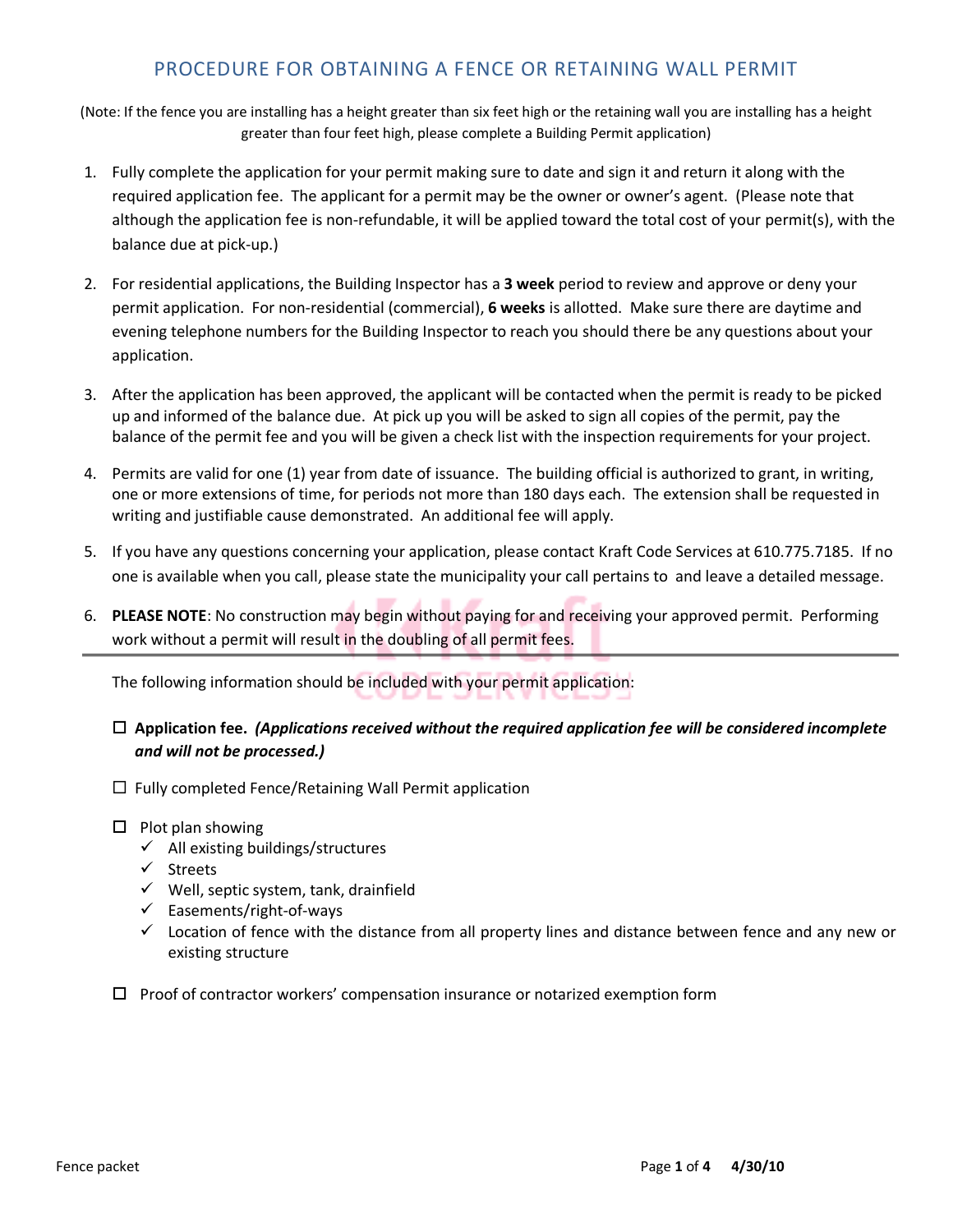## FENCE/RETAINING WALL ZONING/BUILDING PERMIT APPLICATION

| PROPERTY INFORMATION                                                                              |  |  |  |
|---------------------------------------------------------------------------------------------------|--|--|--|
|                                                                                                   |  |  |  |
|                                                                                                   |  |  |  |
|                                                                                                   |  |  |  |
|                                                                                                   |  |  |  |
| <b>CONTRACTOR INFORMATION</b>                                                                     |  |  |  |
|                                                                                                   |  |  |  |
|                                                                                                   |  |  |  |
|                                                                                                   |  |  |  |
|                                                                                                   |  |  |  |
|                                                                                                   |  |  |  |
| IMPROVEMENT INFORMATION:                                                                          |  |  |  |
|                                                                                                   |  |  |  |
|                                                                                                   |  |  |  |
|                                                                                                   |  |  |  |
| Height: __________ Length: ___________                                                            |  |  |  |
| Is the purpose of the fence/retaining wall to protect a swimming pool? $\square$ Yes $\square$ No |  |  |  |
| Is the purpose of the fence/retaining wall to provide a buffer or secure                          |  |  |  |
| an area for industrial or commercial use?<br>$\Box$<br>Yes $\square$ No                           |  |  |  |

Please review the attached checklist for information that must be included with this permit application.

\_\_\_\_\_\_\_\_\_\_\_\_\_\_\_\_\_\_\_\_\_\_\_\_\_\_\_\_\_\_\_\_\_\_\_\_\_\_\_\_\_\_\_\_\_\_\_\_\_\_\_\_\_\_\_\_\_\_\_\_\_\_\_\_\_\_\_\_\_\_\_\_\_\_\_\_\_\_\_\_\_\_\_\_\_\_\_\_\_\_\_\_\_

By applying for this permit, I acknowledge that all information provided in this application is complete and accurate, that the work performed will be in conformance with the Pennsylvania Uniform Construction Code and/or any applicable ordinances of the municipality in which the work is to be performed as well as in accordance with the approved plan after a plan review has been completed. I understand that this is not a permit to begin work, but only an application for a permit and that work is not to start without a permit and that the fees for the permit may be doubled if work starts without a permit. I understand that if I give false information regarding this permit application that any permits issued based on this information will be invalid and the municipality could initiate legal proceedings against me, which could result in my being fined or imprisoned, or in the improvement being removed at my expense or any other legal remedy appropriate under the circumstances.

\*

Applicant Signature Date of the Date of the Date of the Date of the Date of the Date of the Date of the Date of the Date of the Date of the Date of the Date of the Date of the Date of the Date of the Date of the Date of th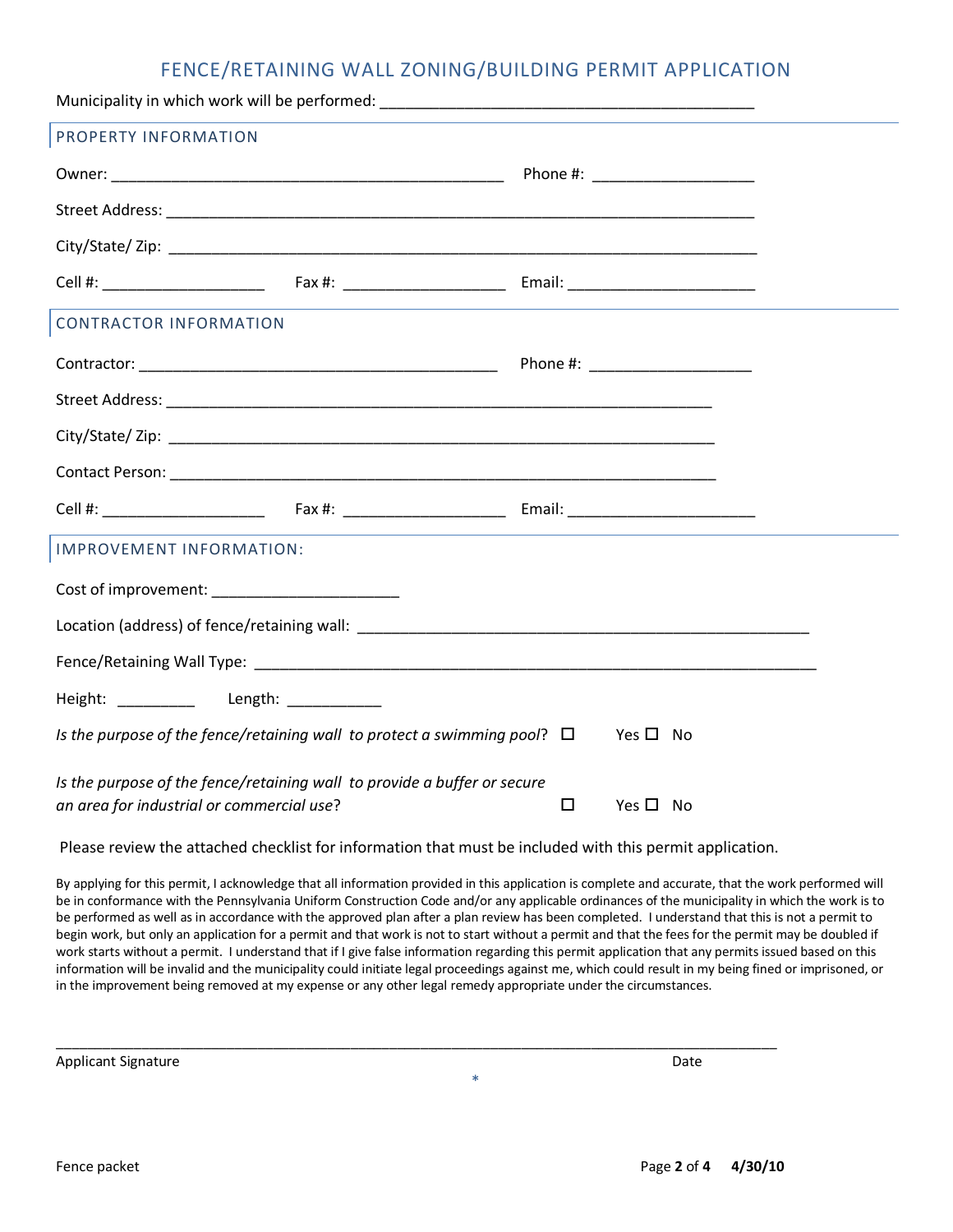# **CERTIFICATION** FOR WETLANDS / BURIED SOLID WASTE

#### WETLANDS

I hereby certify that I am fully aware of, and acknowledge that construction on or use of any property may be significantly restricted or totally prohibited by Federal Law. Lands that are identified as "wetlands" by the United States Army Corps of Engineers cannot be used unless and until a permit is issued by the Corps. Before commencing subdivision, construction or any other improvement of any land, the owner or his/her agent should contact either the Corps of Engineers or a qualified professional to determine whether or not said land could be considered either in whole or in part a "wetland." The Corps has the authority to require the removal of any improvement placed within a "wetland" by the owner of such land regardless of the cost of the removal or other effect upon the landowner.

No agent or employee of the municipality in which this work will be performed has made any effort to determine whether or not all or a portion of said land constitutes a "wetland." The granting of a building permit, occupancy permit, onsite sewage disposal permit, or subdivision approval by the municipality DOES NOT in any way imply that the land does NOT constitute a "wetland," or that a permit has been issued by the Corps to place an improvement upon the land, or that it is not necessary to determine if any portion of the land constitutes a "wetland." Any person who proceeds with subdivision, construction, or the placing of any improvement upon land without prior Corps review and/or approval does so AT HIS OWN RISK WITHOUT ANY RESPONSIBILITY ON THE PART OF THIS MUNICIPALITY, ITS AGENTS OR EMPLOYEES!

## BURIED SOLID WASTE

I hereby certify that I have not buried any solid waste on the property of this application. I acknowledge that the Commonwealth of Pennsylvania Solid Waste Management Act specifically prohibits the disposal of solid waste except at legally permitted landfills.

I understand that violation of this act may result in prosecution by appropriate agencies of the Commonwealth.

**Applicant signature**: \_\_\_\_\_\_\_\_\_\_\_\_\_\_\_\_\_\_\_\_\_\_\_\_\_\_\_\_ **Date**: \_\_\_\_\_\_\_\_\_\_\_

**Name of applicant (please print)**: \_\_\_\_\_\_\_\_\_\_\_\_\_\_\_\_\_\_\_\_\_\_\_\_\_\_\_\_\_\_\_\_\_\_\_\_\_\_\_